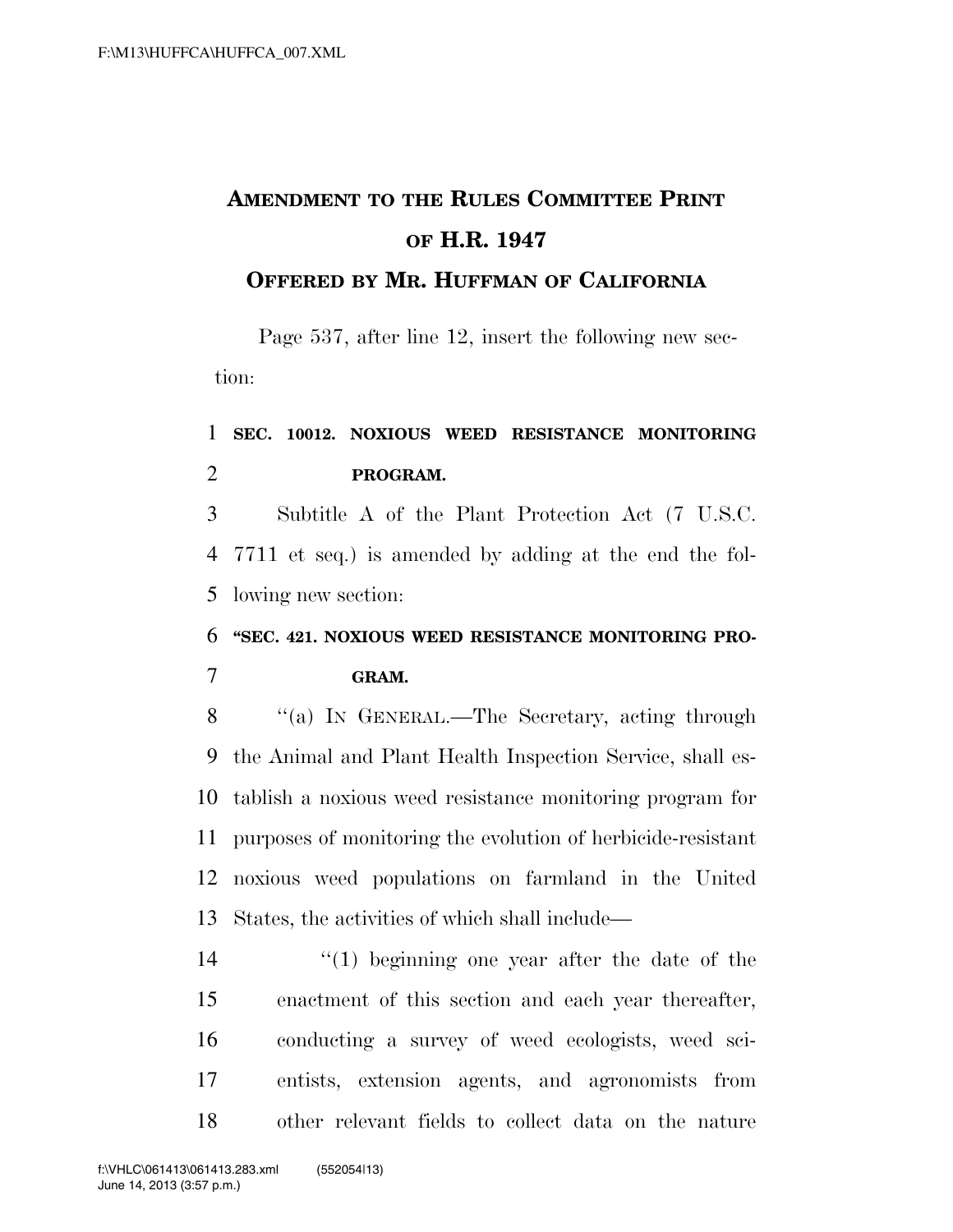| $\mathbf{1}$   | and the geographic distribution and extent of herbi-  |
|----------------|-------------------------------------------------------|
| $\overline{2}$ | cide-resistant noxious weeds;                         |
| 3              | $"(2)$ monitoring the emergence of herbicide-re-      |
| $\overline{4}$ | sistant noxious weeds through monitoring the herbi-   |
| 5              | cide modes of action, the relevant weed species, and  |
| 6              | the States affected by such weeds; and                |
| 7              | "(3) maintaining a publically available internet      |
| 8              | database of herbicide-resistant noxious weed popu-    |
| 9              | lations that includes the information collected under |
| 10             | paragraph (1).                                        |
| 11             | "(b) DUTIES OF THE SECRETARY.—In carrying out         |
| 12             | this section, the Secretary shall—                    |
| 13             | $\lq(1)$ provide administrative and other support     |
| 14             | to the Animal and Plant Health Inspection Service     |
| 15             | for the program established under subsection (a);     |
| 16             | $\lq(2)$ consult with the Administrator of the En-    |
| 17             | vironmental Protection Agency, the National Acad-     |
| 18             | emy of Sciences, and university weed ecologists as    |
| 19             | necessary in designing and implementing such pro-     |
| 20             | gram;                                                 |
| 21             | $(3)$ publish a notice in the Federal Register        |
| 22             | announcing the establishment of such program not      |
| 23             |                                                       |
|                | later than 180 days after the date of the enactment   |